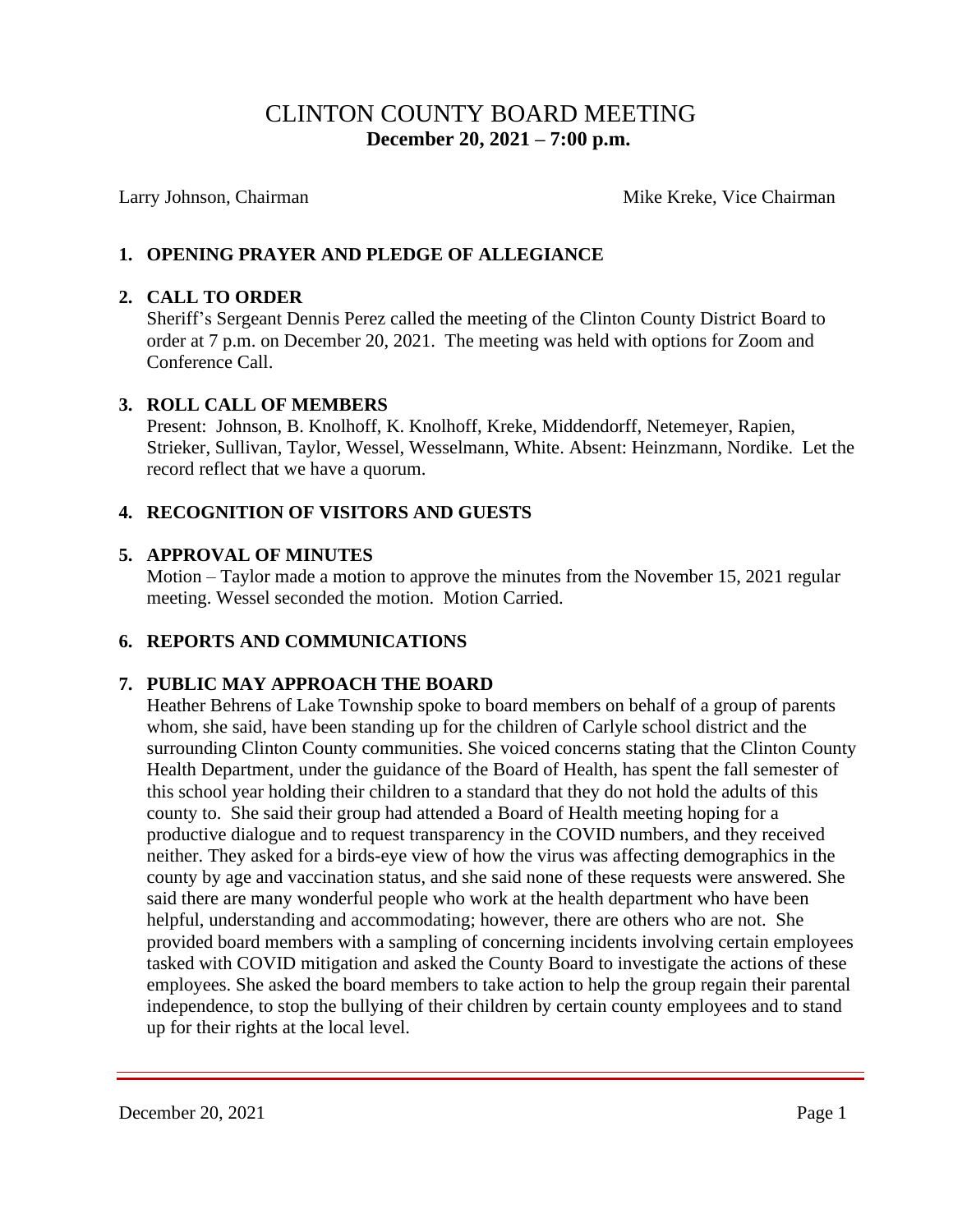## **8. REPORTS/ANNOUNCEMENTS FROM ELECTED AND APPOINTED OFFICIALS**

Motion to Approve - Semi-Annual Reports from Circuit Clerk Rod Kloeckner and County Clerk & Recorder Vicky Albers.

Wesselmann made a motion for a roll call vote. Rapien seconded the motion.

Heinzmann (Absent); Knolhoff, B (Yes), Knolhoff, K (Yes); Kreke (Yes);

 Middendorff (Yes); Netemeyer (Yes); Nordike (Absent); Rapien (Yes); Strieker (Yes); Sullivan (Yes); Taylor (Yes); Wessel (Yes); Wesselmann (Yes); White (Yes) Motion Carried 12-0.

## **9. STANDING COMMITTEES**

- a. Zoning/Subdivision Committee Craig Taylor
	- 1. Zoning Report Jami Staser

 Motion to Approve – Final Plat for Hanke Estates, a one-lot subdivision in East Fork Township on Boulder Road. The request is submitted by Larry and Diane Hanke. B. Knolhoff made a motion for a roll call vote. White seconded the motion. Heinzmann (Absent); Knolhoff, B (Yes), Knolhoff, K (Yes); Kreke (Yes); Middendorff (Yes); Netemeyer (Yes); Nordike (Absent); Rapien (Yes); Strieker (Yes); Sullivan (Yes); Taylor (Yes); Wessel (Yes); Wesselmann (Yes); White (Yes). Motion Carried 12-0.

- b. Economic Development/Enterprise Zone Keith Nordike No Report
- c. Tourism Committee Jim Sullivan No Report
- d. Environmental Concerns/Unincorporated/Solid Waste Nelson Heinzmann No Report
- e. Assessment Committee Bryan Wessel Wessel reported that state reports were sent to the Department of Revenue on Dec. 1 to determine the county's multiplier. The Board of Review started reviewing appeals on Dec. 13. As of Dec. 6, there were only 16 appeals to consider as compared to 95 last year. There are still four PTAB appeals pending from 2019.
- f. Insurance/ICIT Nelson Heinzmann Strieker reported on the Dec. 13 committee meeting. The monthly Einstein Consulting report showed total fees are down 13.34 percent as compared to this time last year, pharmacy expenses were down 3 percent, medical claims were down 6 percent and fixed costs were down 33 percent. For this Fiscal Year, claims and fees are 25.5 percent under budget without reimbursements and 53.8 percent under budget with reimbursements. The committee has been discussing implementation of Flexible Spending Accounts, a new benefit option for employees.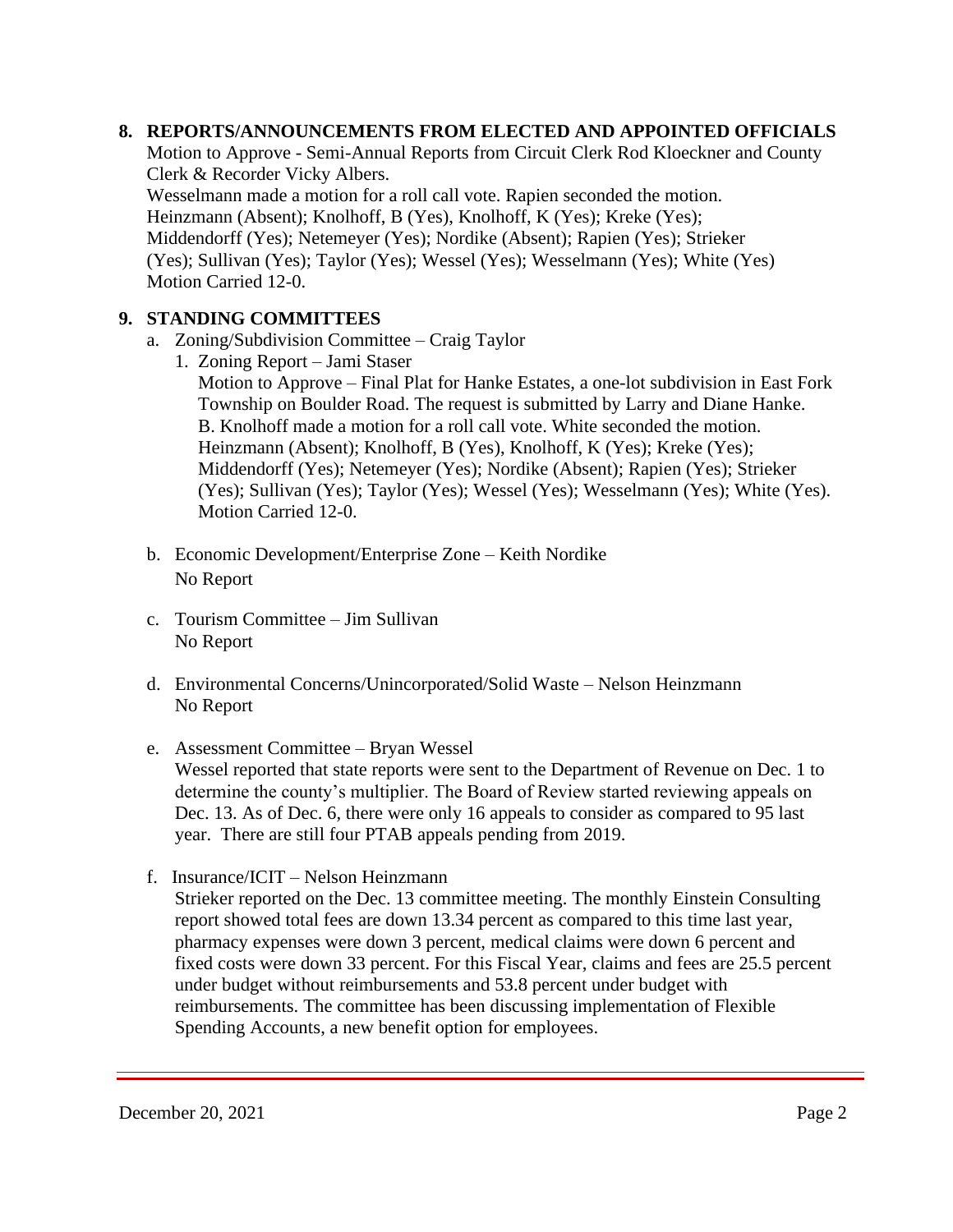## g. Facilities Committee – Ken Knolhoff

- K. Knolhoff reported that Elliot Data Systems, which is installing the secure entry system at the courthouse, has completed door locks on the first and second floors with some work remaining on the third floor. The committee approved the architect's plan for the new roof at the courthouse and will proceed with seeking bids. Bids should be in by the January board meeting. A pre-bid meeting is set for 10 a.m. on Dec. 21 at the courthouse. New flooring in the break room of the State's Attorney's Office will be installed on Dec. 23. Paper shredding has been completed, and Knolhoff offered a special thanks to Dennie Perez, Dennis Moss and employees of the Highway Department for help with moving boxes as well as the Corps of Engineers for letting the county share the use of the shredding truck.
- h. Animal Control/County Farm Committee Craig Taylor
	- 1. In the past month there were 22 new dogs taken in with 10 strays, 12 surrendered, six reclaimed, three adopted and one rescued. There were 37 cats with 26 strays, eight surrendered, three on rabies hold, three adopted, 13 rescued and four put down. Animal Control Warden Bryanna Becker has taken over the duties of issuing rabies tags. Soil samples were taken at the County Farm and bids are currently being sought for the new County Farm Rental Contract.
	- 2. Motion to Approve Contract for Construction of Multi-Purpose Building The committee opened bids on Dec. 7 for the 9,460 square-foot building which includes a 1,300-square-foot loft for storage, a five-bay garage with two drive-thru lanes that can be utilized for COVID testing or vaccinations and a 225-square-foot office. The new facility includes a fenced-in concrete lot with 20 kennels, a puppy room and a cat room. There were nine bidders with the low bid submitted by Southwestern Construction Services of Highland for \$890,610 with many of the subcontractors being from Clinton County. Southwestern's base bid was \$835,200 with an additional \$9,300 for the bond, \$32,000 for the fence and \$14,110 for the parking lot. There is a six-month window for the building to be completed, and the old facility could be used for storage by other county departments. It is anticipated that the bulk of the funding for the building will come from the American Rescue Plan Act (ARPA). Taylor made a motion for a roll call vote. Wesselmann seconded the motion. Heinzmann (Absent); Knolhoff, B (Yes), Knolhoff, K (Yes); Kreke (Yes); Middendorff (Yes); Netemeyer (Yes); Nordike (Absent); Rapien (Yes); Strieker

 (Yes); Sullivan (Yes); Taylor (Yes); Wessel (Yes); Wesselmann (Yes); White (Yes). Motion Carried 12-0.

- i. Education Committee James White No Report
- j. Veterans Committee Bob Netemeyer Netemeyer reminded board members to remember the men and women serving our country who cannot be home for Christmas.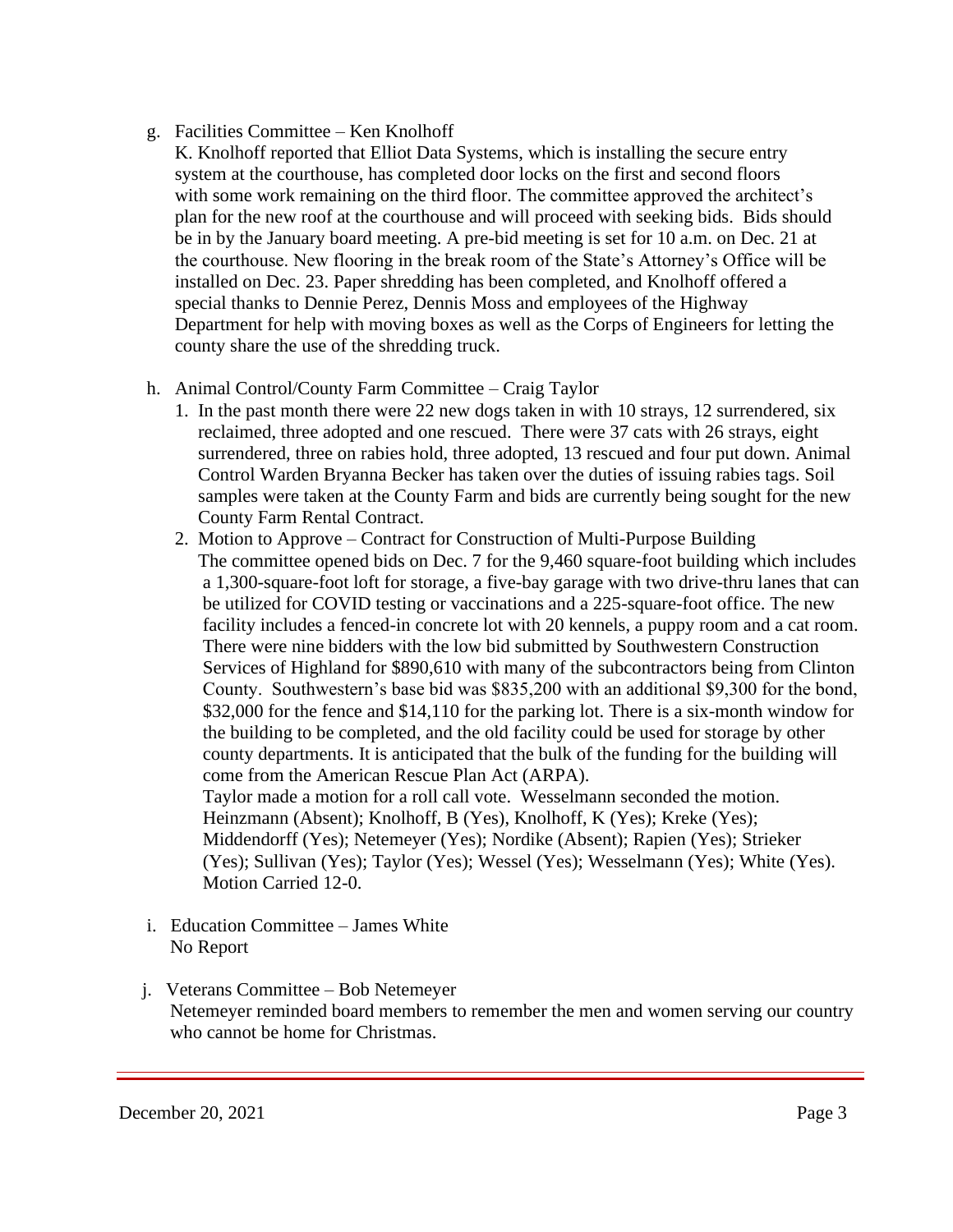- k. Finance/Health/Revolving Loan Committee/General Services/Judiciary Brad Knolhoff
	- 1. Treasurer's Monthly Report Denise Trame Motion to Approve the Monthly Budget and Financial Report for November. B. Knolhoff made a motion to approve the Treasurer's Monthly Report. White seconded the motion. Motion Carried. Trame reported the county received an oil check for \$7,379.34 and \$6,670.31 was collected for video gaming last month. The annual tax sale was held Dec.14 with tax buyers taking over the tax debt on 201 parcels totaling \$239,596.52.
	- 2. Motion to Approve Resolution to Execute Deed of Conveyance of the County's Interest for a Parcel Auctioned at the Surplus Property Sale on June 4, 2021 and Subsequently Sold by the County's Tax Agent B. Knolhoff made a motion for a roll call vote. Wessel seconded the motion. Heinzmann (Absent); Knolhoff, B (Yes), Knolhoff, K (Yes); Kreke (Yes); Middendorff (Yes); Netemeyer (Yes); Nordike (Absent); Rapien (Yes); Strieker (Yes); Sullivan (Yes); Taylor (Yes); Wessel (Yes); Wesselmann (Yes); White (Yes). Motion Carried 12-0.
	- 3. B. Knolhoff said Kaskaskia College President George Evans spoke to the committee asking for the board's support and the county's leadership in pursuing an Illinois Connectivity Grant. The program offers a total of \$400 million in funding and would bring broadband to parts of Illinois that are in need of improved Internet, especially on the eastern end of Clinton County where the college is located. The committee opted to move forward with this request. There is no expense to the county and full board approval is not required at this time. Knolhoff said it could present a good opportunity to improve Internet in the county.
	- 4. The committee also spoke with 911 Board members on the joint effort to update the county's emergency radio system. A meeting regarding what radio options are available was held on Nov. 23 with emergency service agencies from throughout the county. While the county will be primarily purchasing the new system, all of the other agencies are users of the system so their input is important. All entities agreed that a P-25 Trunking System was favored. Knolhoff said the committee is now moving in that direction and will be seeking a firm to do a Request for Proposal.
- l. Law Enforcement/EMA/Welfare/Safety/Liquor James White White reported that implementation of ID Networks, the new computer software for the Sheriff's Department's records management system and computer-aided dispatch, is delayed for a few months. Sheriff Dan Travous was able to work with the current vendor, Cushing, to get an extension of services on the existing contract. EMA director Tim Schleper spoke to the committee about the progress of a remodeling project at the EMA building and said the work should be completed by spring. EMA has two cars that need to be sold and they are looking into purchasing a truck, which would be more functional for the agency.
- m. Road and Bridge Committee Bryan Wessel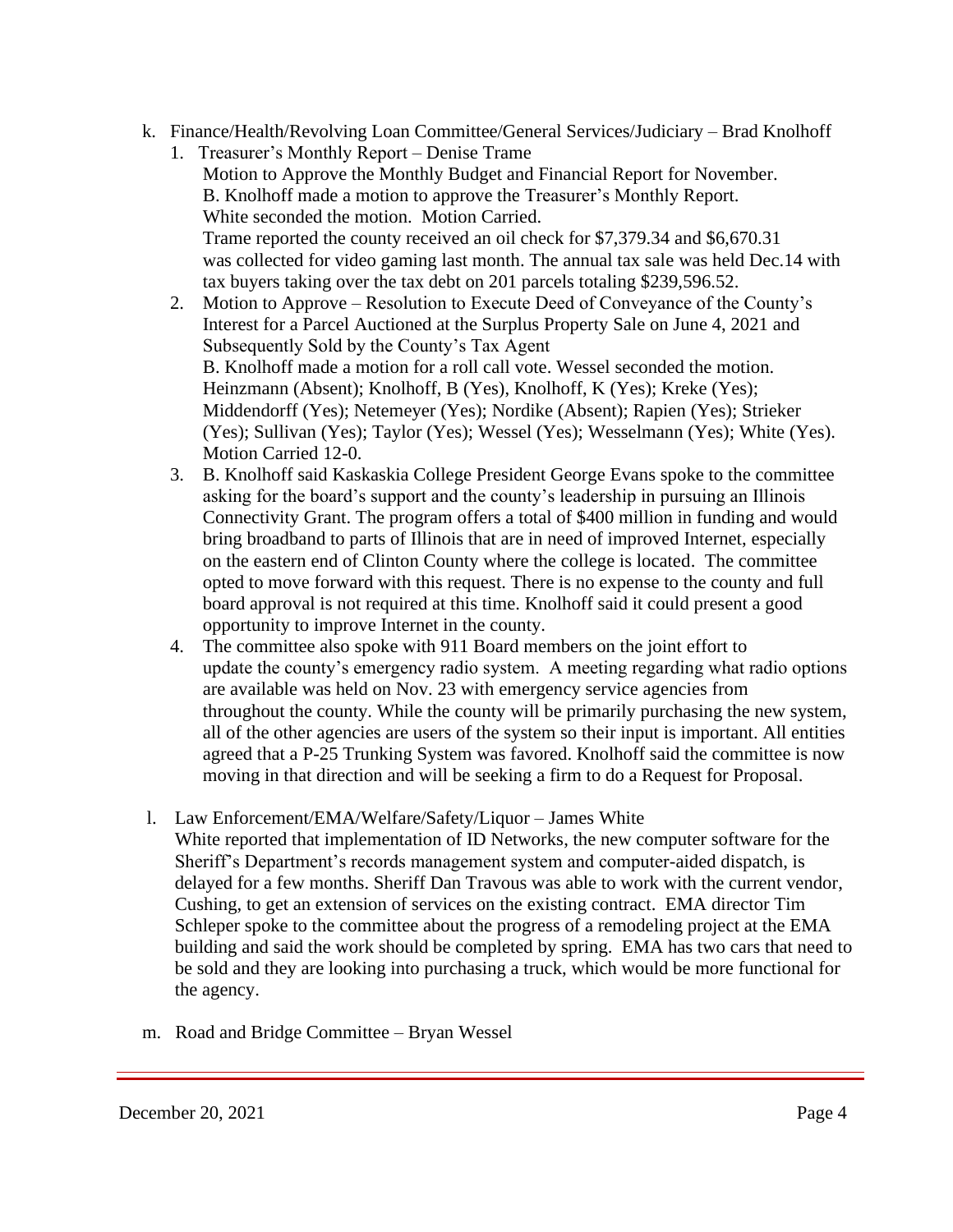- 1. Highway Engineer's Report Dan Behrens
	- i. Motion to Approve Resolution Appropriating Funds for Payment of the County Engineer's Salary. Highway Engineer Dan Behrens explained that this allows his salary to be paid out of Motor Fuel Tax funding. Wessel made a motion for a roll call vote. Sullivan seconded the motion. Heinzmann (Absent); Knolhoff, B (Yes), Knolhoff, K (Yes); Kreke (Yes); Middendorff (Yes); Netemeyer (Yes); Nordike (Absent); Rapien (Yes); Strieker (Yes); Sullivan (Yes); Taylor (Yes); Wessel (Yes); Wesselmann (Yes); White (Yes). Motion Carried 12-0.
	- ii. Motion to Approve Petition from Wheatfield Township for a 50 percent Match for the Replacement of a Culvert on Frogtown Road. Wessel made a motion for a roll call vote. Sullivan seconded the motion. Heinzmann (Absent); Knolhoff, B (Yes), Knolhoff, K (Yes); Kreke (Yes); Middendorff (Yes); Netemeyer (Yes); Nordike (Absent); Rapien (Yes); Strieker (Yes); Sullivan (Yes); Taylor (Yes); Wessel (Yes); Wesselmann (Yes); White (Yes). Motion Carried 12-0.
- iii. Behrens said salt prices have increased from \$41.68/ton last year to \$71.66/ton this year. The state had a provision in the previous contract that the county could renew its contract with a maximum 10 percent increase. However, the state waived that provision for the company since they had some type of disaster in one of their salt mines. The state, which handles all salt bids, had to seek new bids this year, and, as a result, the county now has to pay considerably higher prices. The county had quite a bit of salt left from last year; however, they are required to take 80 percent of the quantity requested. Aggregate rock bids for the county and townships for 2022 will be opened on Jan. 4. Behrens reported on a base failure that took place on a county roadway south of Albers creating a 2-1/2 inch gap in the pavement. A county crew oiled and rocked the roadway to repair the issue.
- n. Personnel/Labor Committee Mike Kreke
	- 1. Motion to Approve Resolution Decreasing the Eligible Number of Sheriff's Law Enforcement Personnel (SLEP) Members

Kreke said the number will be reduced from 39 to 35 members, which is the number of people currently in the SLEP program. Rapien asked what the effects of this would be and why is there a need to change it. Kreke said the county has 39 spots open but only has 35 employees in the program. Kreke said decreasing the number is more of a "cleanup" to keep the number allowed consistent with the number currently enrolled. Rapien asked if the Sheriff's Department hired an additional SLEP-eligible employee in the future would there be a problem getting the spot back. Kreke said that, according to contract, increasing the number of employees in the ranks would have to be approved by the County Board. If someone were to come out of SLEP, the new employee would be in automatically, but if a 36<sup>th</sup> employee was added, the County Board would have to approve increasing the number of allowable spots. K. Knolhoff asked if it costs the county anything to leave the program as it is. Kreke said, yes, it could cost the county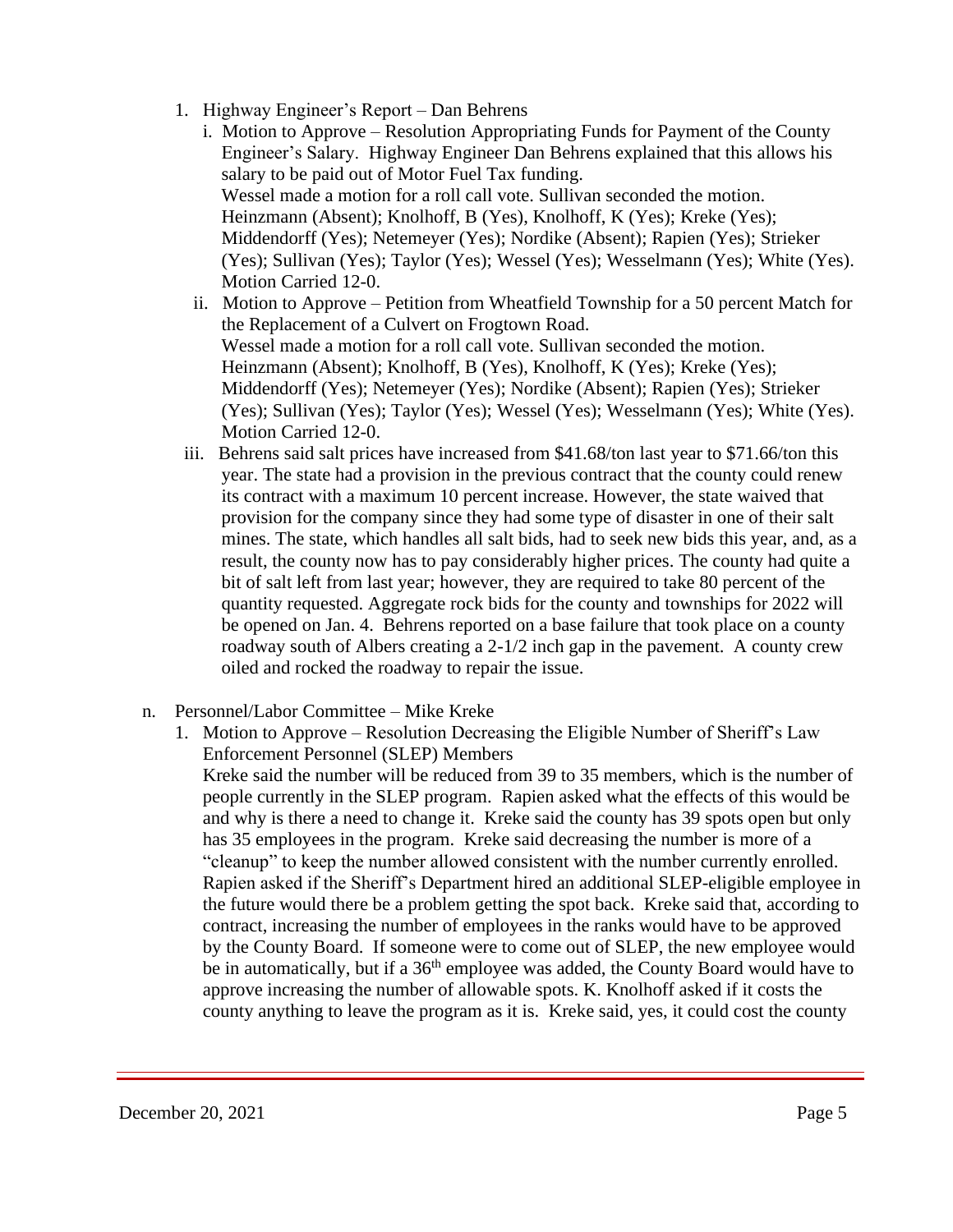money in future negotiations. Rapien asked why the county initially had 39 spots. Kreke said a previous state's attorney arbitrarily set it at 39. Kreke made a motion for a roll call vote. Wesselmann seconded the motion. Heinzmann (Absent); Knolhoff, B (No), Knolhoff, K (No); Kreke (Yes); Middendorff (Yes); Netemeyer (Yes); Nordike (Absent); Rapien (No); Strieker (No); Sullivan (Yes); Taylor (No); Wessel (Yes); Wesselmann (Yes); White (Yes). Motion Carried 7-5.

2. Motion to Approve – Payout for Sarah Isaak for Unused Leave of 30 Hours. Kreke made a motion for a roll call vote. B. Knolhoff seconded the motion. Heinzmann (Absent); Knolhoff, B (Yes), Knolhoff, K (Yes); Kreke (Yes); Middendorff (Yes); Netemeyer (Yes); Nordike (Absent); Rapien (Yes); Strieker (Yes); Sullivan (Yes); Taylor (Yes); Wessel (Yes); Wesselmann (Yes); White (Yes). Motion Carried 12-0.

## **10. SPECIAL COMMITTEES**

- a . 708 Mental Health Board/Area Agency on Aging James White Wesslemann reported that Carolyn Santel and Edna Woltering have resigned from the 708 Mental Health Board. The board is still operating with a quorum so they opted to wait to fill the vacancies until June when the new terms are slated to begin. There are now three vacancies to fill as Dr. Brian Klostermann resigned earlier this year.
- b. County Health James White Motion to Approve - Health Department Monthly Report Netemeyer made a motion to approve the Health Department Monthly Report. Wesselmann seconded the motion. Motion Carried.
- c. GIS Committee Craig Taylor No Report
- d. 911 Committee Mike Kreke

Kreke said improvements have been made through the 2021 NextGen grant funding. Training and implementation are expected early this year. The state has announced a total of \$8 million in funding through the 2022 NextGen grant. Kaskaskia College President George Evans spoke to the committee about options for improving Internet access on the east end of the county and partnering with the county on a potential grant opportunity.

- e. Technology Support James White No Report
- f. UCCI Jim Sullivan

 Sullivan spoke about membership dues and said UCCI will be reimbursing member counties for 2021 dues. Membership dues for 2022 are due in January; however, counties will receive money and mileage back for meetings attended throughout the new year.